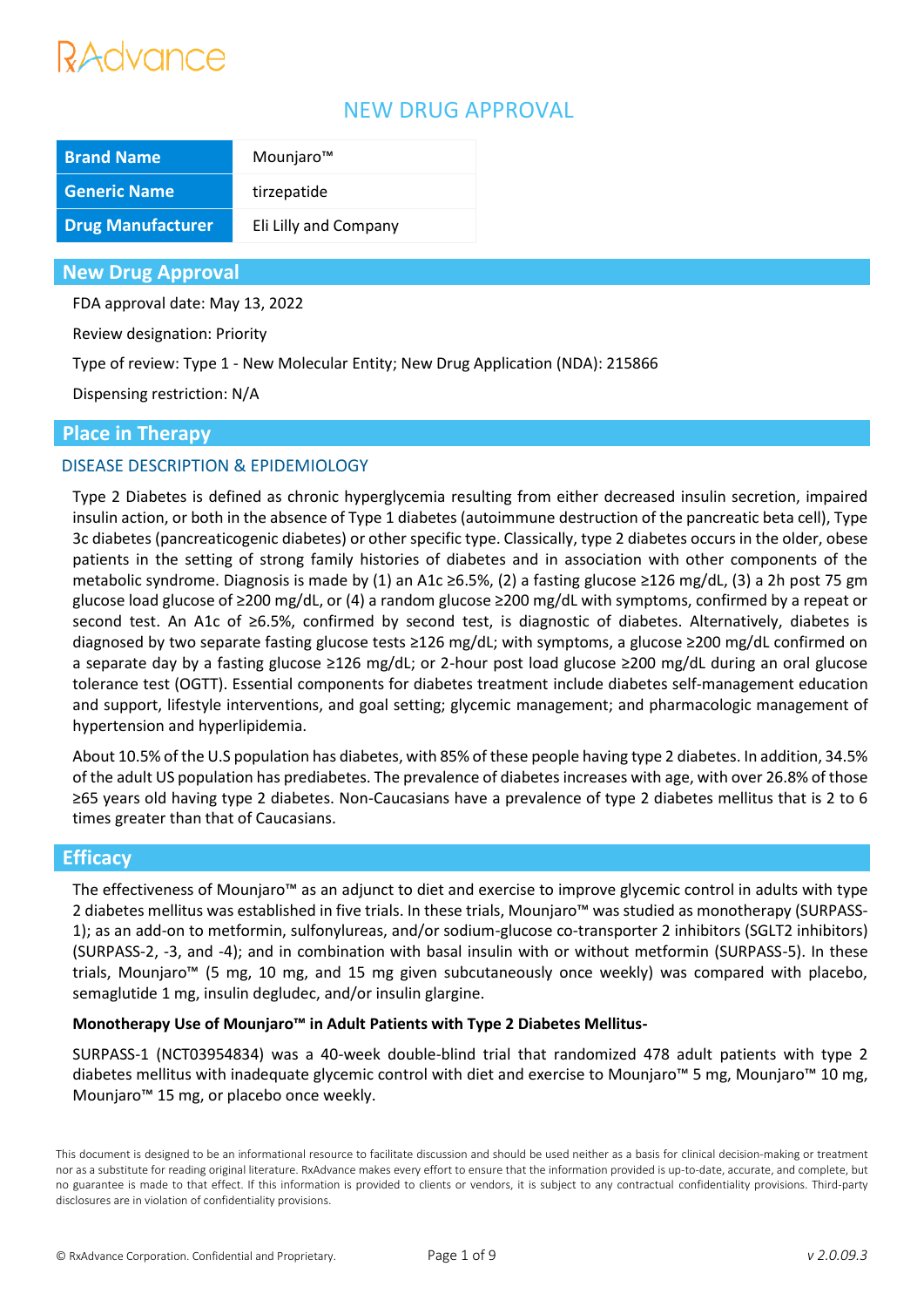# RAdvance

# NEW DRUG APPROVAL

Patients had a mean age of 54 years, and 52% were men. The mean duration of type 2 diabetes mellitus was 4.7 years, and the mean BMI was 32 kg/m2. Overall, 36% were White, 35% were Asian, 25% were American Indians/Alaska Natives, and 5% were Black or African American; 43% identified as Hispanic or Latino ethnicity.

Monotherapy with Mounjaro™ 5 mg, 10 mg and 15 mg once weekly for 40 weeks resulted in a statistically significant reduction in HbA1c compared with placebo (see Table 1.)

**Table 1: Results at Week 40 in a Trial of Mounjaro™ as Monotherapy in Adult Patients with Type 2 Diabetes Mellitus with Inadequate Glycemic Control with Diet and Exercise**

| <u>MCMINO MINI MUNCUNUL OIJUCHIIU COMICIO MINI PICI UMA EACHOSC</u> |                |                       |                  |                       |
|---------------------------------------------------------------------|----------------|-----------------------|------------------|-----------------------|
|                                                                     | <b>Placebo</b> | Mounjaro <sup>™</sup> | Mounjaro™        | Mounjaro <sup>™</sup> |
|                                                                     |                | 5 <sub>mg</sub>       | 10 <sub>mg</sub> | 15 <sub>mg</sub>      |
| Modified Intent-to-Treat                                            | 113            | 121                   | 121              | 120                   |
| (mITT) Population (N) <sup>a</sup>                                  |                |                       |                  |                       |
| HbA1c (%)                                                           |                |                       |                  |                       |
| Baseline (mean)                                                     | 8.1            | 8.0                   | 7.9              | 7.9                   |
| Change at Week 40 <sup>b</sup>                                      | $-0.1$         | $-1.8$                | $-1.7$           | $-1.7$                |
| Difference from placebob                                            | --             | $-1.7c$               | $-1.6c$          | $-1.6c$               |
| (95% CI)                                                            |                | $(-2.0, -1.4)$        | $(-1.9, -1.3)$   | $(-1.9, -1.3)$        |
| Patients (%) achieving                                              | 23             | 82 <sup>c</sup>       | 85 <sup>c</sup>  | 78 <sup>c</sup>       |
| HbA1c <7% <sup>d</sup>                                              |                |                       |                  |                       |
| <b>Fasting Serum Glucose</b>                                        |                |                       |                  |                       |
| (mg/dL)                                                             |                |                       |                  |                       |
| Baseline (mean)                                                     | 155            | 154                   | 153              | 154                   |
| Change at Week 40 <sup>b</sup>                                      | 4              | -40                   | -40              | $-39$                 |
| Difference from placebob                                            | --             | $-43c$                | $-43c$           | $-42c$                |
| (95% CI)                                                            |                | $(-55, -32)$          | $(-55, -32)$     | $(-54, -30)$          |
| <b>Body Weight (kg)</b>                                             |                |                       |                  |                       |
| Baseline (mean)                                                     | 84.5           | 87.0                  | 86.2             | 85.5                  |
| Change at Week 40 <sup>b</sup>                                      | $-1.0$         | $-6.3$                | $-7.0$           | $-7.8$                |
| Difference from placebob                                            | --             | $-5.3c$               | $-6.0c$          | $-6.8c$               |
| (95% CI)                                                            |                | $(-6.8, -3.9)$        | $(-7.4, -4.6)$   | $(-8.3, -5.4)$        |

<sup>a</sup>The modified intent-to-treat population consists of all randomly assigned participants who were exposed to at least 1 dose of study drug. Patients who discontinued study treatment because they did not meet study enrollment criteria were excluded. During the trial, rescue medication (additional antihyperglycemic medication) was initiated by 25%, 2%, 3%, and 2% of patients randomized to placebo, Mounjaro™ 5 mg, 10 mg, and 15 mg, respectively. At Week 40 the HbA1c data were missing for 12%, 6%, 7%, and 14% of patients randomized to placebo, Mounjaro™ 5 mg, 10 mg, and 15 mg, respectively. Missing Week 40 data were imputed using placebobased multiple imputation.

<sup>b</sup> Least-squares mean from ANCOVA adjusted for baseline value and other stratification factors.

 $c$  p< 0.001 (two-sided) for superiority vs. placebo, adjusted for multiplicity.

<sup>d</sup> Analyzed using logistic regression adjusted for baseline value and other stratification factors.

### **Mounjaro™ Use in Combination with Metformin, Sulfonylureas, and/or SGLT2 Inhibitors in Adult Patients with Type 2 Diabetes Mellitus**

**Add-on to metformin**- SURPASS-2 (NCT03987919) was a 40-week open-label trial (double-blind with respect to Mounjaro™ dose assignment) that randomized 1879 adult patients with type 2 diabetes mellitus with inadequate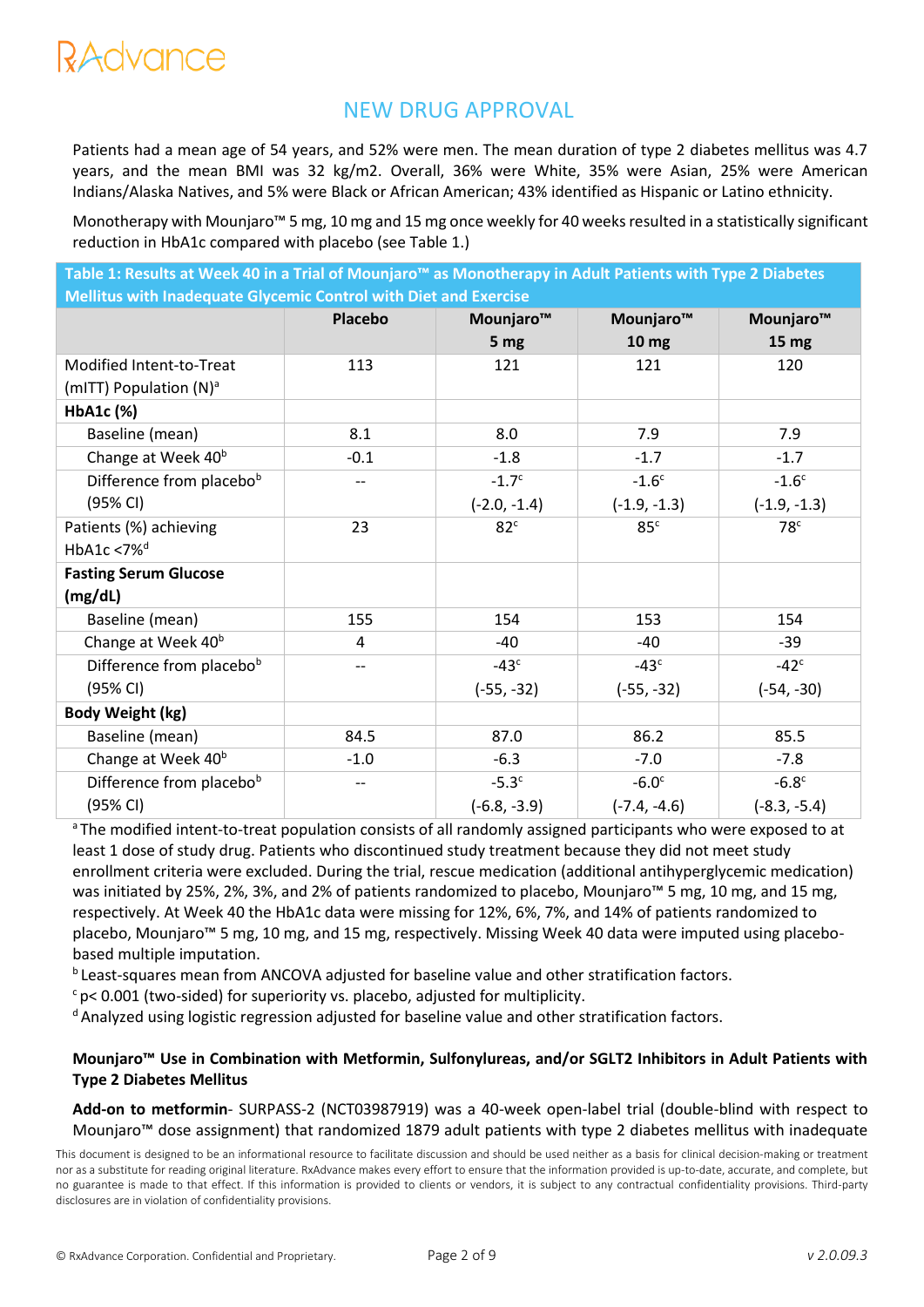glycemic control on stable doses of metformin alone to the addition of Mounjaro™ 5 mg, Mounjaro™ 10 mg, or Mounjaro™ 15 mg once weekly or subcutaneous semaglutide 1 mg once weekly.

Patients had a mean age of 57 years and 47% were men. The mean duration of type 2 diabetes mellitus was 8.6 years, and the mean BMI was 34 kg/m2. Overall, 83% were White, 4% were Black or African American, and 1% were Asian; 70% identified as Hispanic or Latino ethnicity.

Treatment with Mounjaro™ 10 mg and 15 mg once weekly for 40 weeks resulted in a statistically significant reduction in HbA1c compared with semaglutide 1 mg once weekly (see Table 2.)

| Table 2: Results at Week 40 in a Trial of Mounjaro™ versus Semaglutide 1 mg in Adult Patients with Type 2, |  |
|------------------------------------------------------------------------------------------------------------|--|
| <b>Diabetes Mellitus Added to Metformin \</b>                                                              |  |

|                                                    | Semaglutide     | Mounjaro™       | Mounjaro™        | Mounjaro™       |
|----------------------------------------------------|-----------------|-----------------|------------------|-----------------|
|                                                    | 1 <sub>mg</sub> | 5 <sub>mg</sub> | 10 <sub>mg</sub> | $15 \text{ mg}$ |
| Modified Intent-to-Treat (mITT) Population $(N)^a$ | 468             | 470             | 469              | 469             |
| HbA1c (%)                                          |                 |                 |                  |                 |
| Baseline (mean)                                    | 8.3             | 8.3             | 8.3              | 8.3             |
| Change at Week 40 <sup>b</sup>                     | $-1.9$          | $-2.0$          | $-2.2$           | $-2.3$          |
| Difference from semaglutide <sup>b</sup> (95% CI)  |                 | $-0.2c$         | $-0.4d$          | $-0.5d$         |
|                                                    |                 | $(-0.3, -0.0)$  | $(-0.5, -0.3)$   | $(-0.6, -0.3)$  |
| Patients (%) achieving HbA1c <7% <sup>e</sup>      | 79              | 82              | 86 <sup>f</sup>  | 86 <sup>f</sup> |
| <b>Fasting Serum Glucose (mg/dL)</b>               |                 |                 |                  |                 |
| Baseline (mean)                                    | 171             | 174             | 174              | 172             |
| Change at Week 40 <sup>b</sup>                     | $-49$           | $-55$           | $-59$            | -60             |
| Body Weight (kg)                                   |                 |                 |                  |                 |
| Baseline (mean)                                    | 93.7            | 92.5            | 94.8             | 93.8            |
| Change at Week 40 <sup>b</sup>                     | $-5.7$          | $-7.6$          | $-9.3$           | $-11.2$         |
| Difference from semaglutide <sup>b</sup> (95% CI)  | --              | $-1.9c$         | $-3.6d$          | $-5.5^{d}$      |
|                                                    |                 | $(-2.8, -1.0)$  | $(-4.5, -2.7)$   | $(-6.4, -4.6)$  |

<sup>a</sup>The modified intent-to-treat population consists of all randomly assigned participants who were exposed to at least 1 dose of study drug. Patients who discontinued study treatment because they did not meet study enrollment criteria were excluded. During the trial, rescue medication (additional antihyperglycemic medication) was initiated by 3%, 2%, 1%, and 1% of patients randomized to semaglutide 1 mg, Mounjaro™ 5 mg, 10 mg, and 15 mg, respectively. At Week 40 the HbA1c endpoint was missing for 5%, 4%, 5%, and 5% of patients randomized to semaglutide 1 mg, Mounjaro™ 5 mg, 10 mg, and 15 mg, respectively. Missing Week 40 data were imputed using multiple imputation with retrieved dropout.

**b** Least-squares mean from ANCOVA adjusted for baseline value and other stratification factors.

 $c$  p < 0.05 (two-sided) for superiority vs. semaglutide, adjusted for multiplicity.

 $d$  p< 0.001 (two-sided) for superiority vs. semaglutide, adjusted for multiplicity.

<sup>e</sup> Analyzed using logistic regression adjusted for baseline value and other stratification factors.

 $f$ p< 0.01 (two-sided) for superiority vs. semaglutide, adjusted for multiplicity.

#### **Add-on to metformin with or without SGLT2 inhibitor**

SURPASS-3 (NCT03882970) was a 52-week open-label trial that randomized 1444 adult patients with type 2 diabetes mellitus with inadequate glycemic control on stable doses of metformin with or without SGLT2 inhibitor to the addition of Mounjaro™ 5 mg, Mounjaro™ 10 mg, Mounjaro™ 15 mg once weekly, or insulin degludec 100 units/mL once daily. In this trial, 32% of patients were on SGLT2 inhibitor. Insulin degludec was initiated at 10 units once daily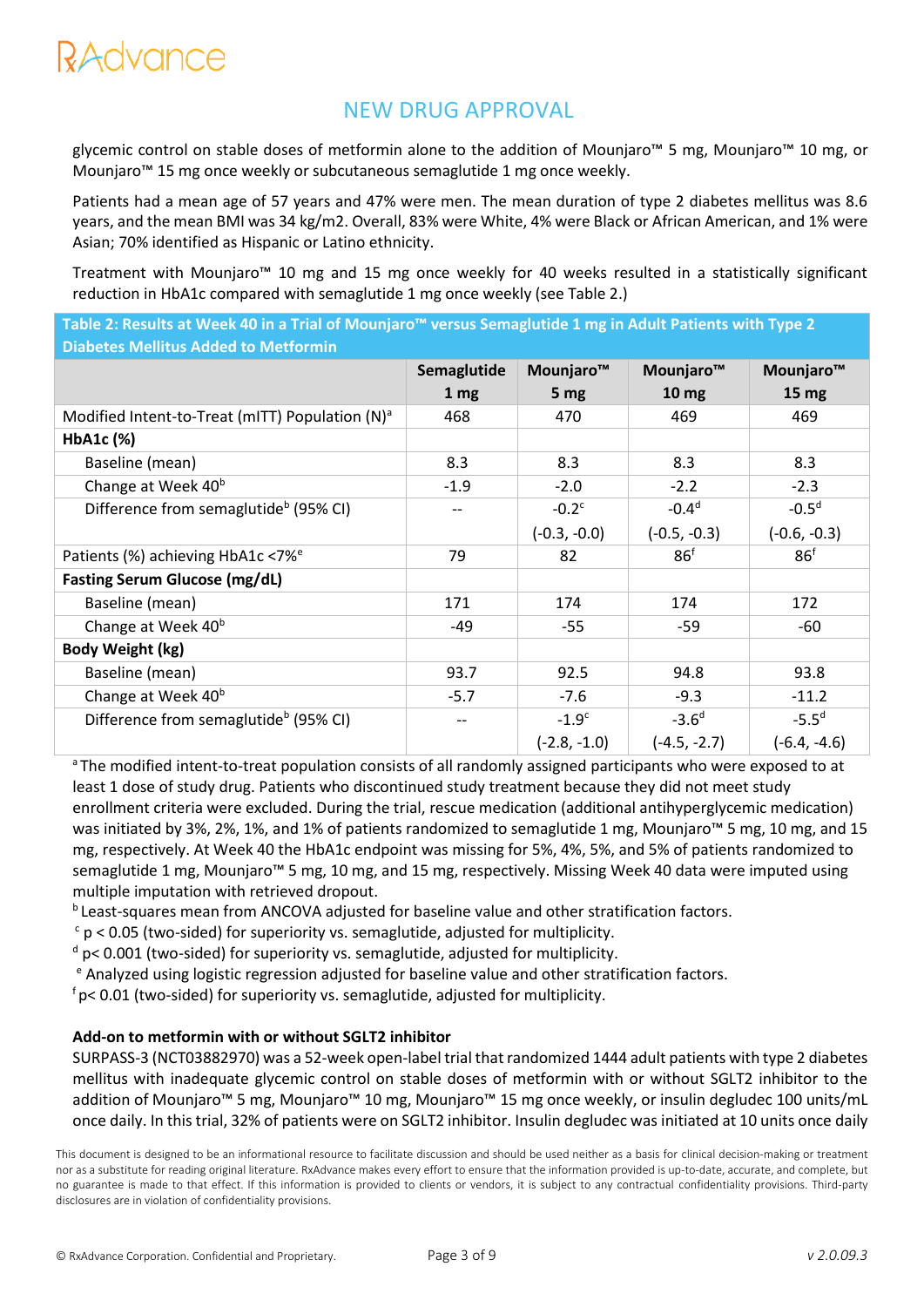and adjusted weekly throughout the trial using a treat-to-target algorithm based on self-measured fasting blood glucose values. At Week 52, 26% of patients randomized to insulin degludec achieved the fasting serum glucose target of < 90 mg/dL, and the mean daily insulin degludec dose was 49 U (0.5 U per kilogram).

Patients had a mean age of 57 years, and 56% were men. The mean duration of type 2 diabetes mellitus was 8.4 years, and the mean baseline BMI was 34 kg/m2. Overall, 91% were White, 3% were Black or African American, and 5% were Asian; 29% identified as Hispanic or Latino ethnicity.

Treatment with Mounjaro™ 10 mg and 15 mg once weekly for 52 weeks resulted in a statistically significant reduction in HbA1c compared with daily insulin degludec (see Table 3).

**Table 3: Results at Week 52 in a Trial of Mounjaro™ versus Insulin Degludec in Adult Patients with Type 2 Diabetes Mellitus Added to Metformin with or without SGLT2 Inhibitor**

|                                                                | <b>Insulin</b><br><b>Degludec</b> | Mounjaro™<br>5 <sub>mg</sub> | Mounjaro™<br>10 <sub>mg</sub> | Mounjaro™<br>15 <sub>mg</sub> |
|----------------------------------------------------------------|-----------------------------------|------------------------------|-------------------------------|-------------------------------|
| Modified Intent-to-Treat (mITT) <sup>a</sup> Population<br>(N) | 359                               | 358                          | 360                           | 358                           |
| HbA1c (%)                                                      |                                   |                              |                               |                               |
| Baseline (mean)                                                | 8.1                               | 8.2                          | 8.2                           | 8.2                           |
| Change at Week 52 <sup>b</sup>                                 | $-1.3$                            | $-1.9$                       | $-2.0$                        | $-2.1$                        |
| Difference from insulin degludec <sup>b</sup> (95% CI)         |                                   | $-0.6c$                      | $-0.8c$                       | $-0.9c$                       |
|                                                                |                                   | $(-0.7, -0.5)$               | $(-0.9, -0.6)$                | $(-1.0, -0.7)$                |
| Patients (%) achieving HbA1c <7% <sup>d</sup>                  | 58                                | 79 <sup>c</sup>              | 82 <sup>c</sup>               | 83 <sup>c</sup>               |
| <b>Fasting Serum Glucose (mg/dL)</b>                           |                                   |                              |                               |                               |
| Baseline (mean)                                                | 167                               | 172                          | 170                           | 168                           |
| Change at Week 52 <sup>b</sup>                                 | -51                               | $-47$                        | -50                           | -54                           |
| <b>Body Weight (kg)</b>                                        |                                   |                              |                               |                               |
| Baseline (mean)                                                | 94.0                              | 94.4                         | 93.8                          | 94.9                          |
| Change at Week 52 <sup>b</sup>                                 | 1.9                               | $-7.0$                       | $-9.6$                        | $-11.3$                       |
| Difference from insulin degludec <sup>b</sup> (95% CI)         |                                   | $-8.9c$                      | $-11.5c$                      | $-13.2$ <sup>c</sup>          |
|                                                                |                                   | $(-10.0, -7.8)$              | $(-12.6, -10.4)$              | $(-14.3, -12.1)$              |

<sup>a</sup>The modified intent-to-treat population consists of all randomly assigned participants who were exposed to at least 1 dose of study drug. Patients who discontinued study treatment because they did not meet study enrollment criteria were excluded. During the trial, rescue medication (additional antihyperglycemic medication) was initiated by 1%,1%, 1%, and 2% of patients randomized to insulin degludec, Mounjaro™ 5 mg, 10 mg, and 15 mg, respectively. At Week 52 the HbA1c endpoint was missing for 9%, 6%, 10%, and 5% of patients randomized to insulin degludec, Mounjaro™ 5 mg, 10 mg, and 15 mg, respectively. Missing Week 52 data were imputed using multiple imputation with retrieved dropout.

**b** Least-squares mean from ANCOVA adjusted for baseline value and other stratification factors.

 $c$  p< 0.001 (two-sided) for superiority vs. insulin degludec, adjusted for multiplicity.

<sup>d</sup> Analyzed using logistic regression adjusted for baseline value and other stratification factors.

#### **Add-on to 1-3 oral anti-hyperglycemic agents (metformin, sulfonylurea or SGLT-2 inhibitor)-**

SURPASS-4 (NCT03730662) was a 104-week open-label trial (52-week primary endpoint) that randomized 2002 adult patients with type 2 diabetes mellitus with increased cardiovascular risk to Mounjaro™ 5 mg, Mounjaro™ 10 mg, Mounjaro™ 15 mg once weekly, or insulin glargine 100 units/mL once daily (1:1:1:3 ratio) on a background of metformin (95%) and/or sulfonylureas (54%) and/or SGLT2 inhibitors (25%).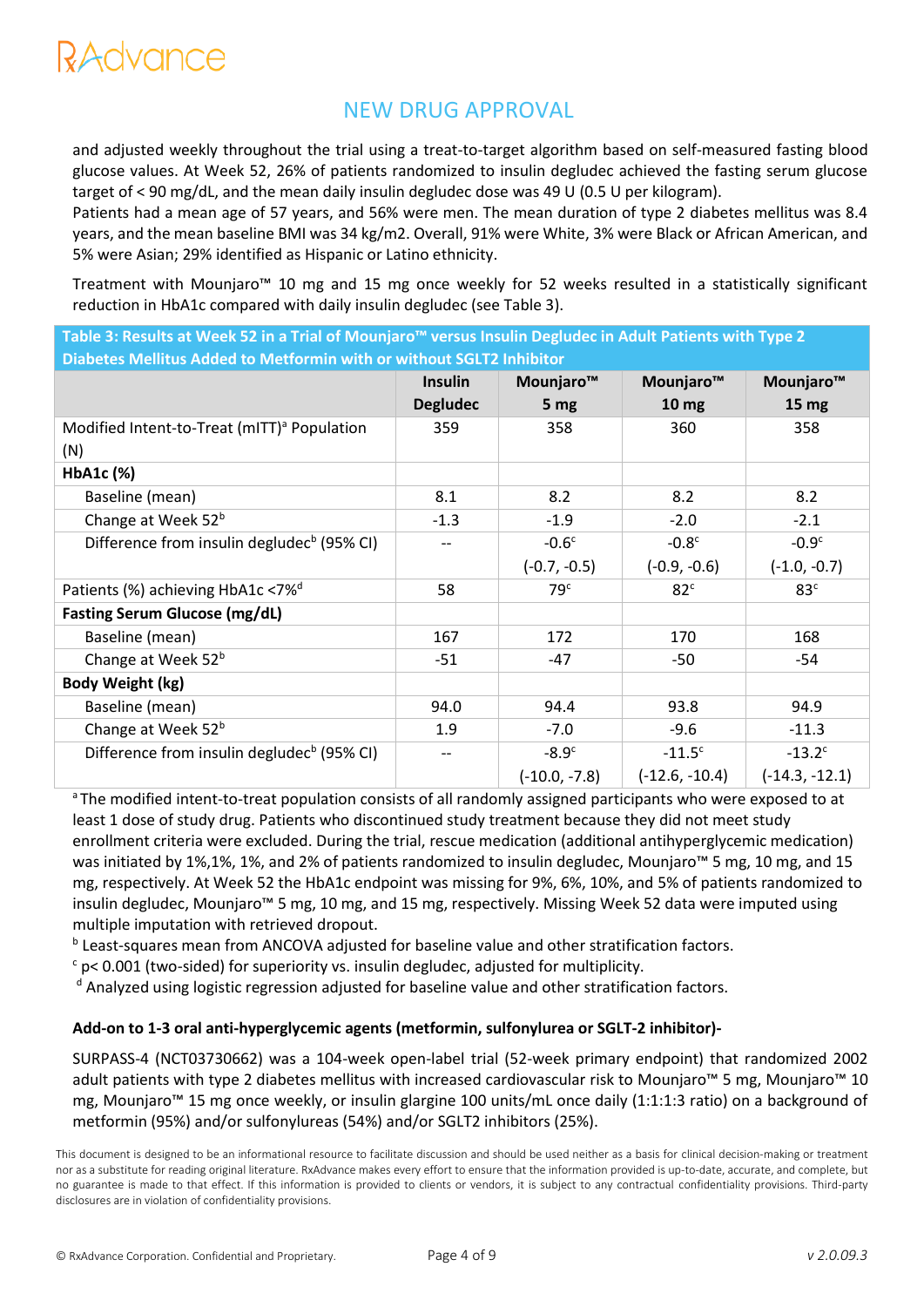Patients had a mean age of 64 years, and 63% were men. The mean duration of type 2 diabetes mellitus was 11.8 years, and the mean baseline BMI was 33 kg/m<sup>2</sup>. Overall, 82% were White, 4% were Black or African American, and 4% were Asian; 48% identified as Hispanic or Latino ethnicity. Across all treatment groups, 87% had a history of cardiovascular disease. At baseline, eGFR was ≥90 mL/min/1.73 m<sup>2</sup> in 43%, 60 to 90 mL/min/1.73 m<sup>2</sup> in 40%, 45 to 60 mL/min/1.73 m<sup>2</sup> in 10%, and 30 to 45 mL/min/1.73 m<sup>2</sup> in 6% of patients.

Insulin glargine was initiated at 10 U once daily and adjusted weekly throughout the trial using a treat-to-target algorithm based on self-measured fasting blood glucose values. At Week 52, 30% of patients randomized to insulin glargine achieved the fasting serum glucose target of < 100 mg/dL, and the mean daily insulin glargine dose was 44 U (0.5 U per kilogram).

Treatment with Mounjaro™ 10 mg and 15 mg once weekly for 52 weeks resulted in a statistically significant reduction in HbA1c compared with insulin glargine once daily (see Table 4).

| Table 4: Results at Week 52 in a Trial of Mounjaro™ versus Insulin Glargine in Adult Patients with Type 2 |                |                 |                  |                       |
|-----------------------------------------------------------------------------------------------------------|----------------|-----------------|------------------|-----------------------|
| Diabetes Mellitus Added to Metformin and/or Sulfonylurea and/or SGLT2 Inhibitor                           |                |                 |                  |                       |
|                                                                                                           | <b>Insulin</b> | Mounjaro™       | Mounjaro™        | Mounjaro <sup>™</sup> |
|                                                                                                           | Glargine       | 5 <sub>mg</sub> | 10 <sub>mg</sub> | 15 <sub>mg</sub>      |
| Modified Intent-to-Treat (mITT) Population (N) <sup>a</sup>                                               | 998            | 328             | 326              | 337                   |
| HbA1c (%)                                                                                                 |                |                 |                  |                       |
| Baseline (mean)                                                                                           | 8.5            | 8.5             | 8.6              | 8.5                   |
| Change at Week 52 <sup>b</sup>                                                                            | $-1.4$         | $-2.1$          | $-2.3$           | $-2.4$                |
| Difference from insulin glargine <sup>b</sup> (95% CI)                                                    |                | $-0.7c$         | $-0.9c$          | $-1.0c$               |
|                                                                                                           |                | $(-0.9, -0.6)$  | $(-1.1, -0.8)$   | $(-1.2, -0.9)$        |
| Patients (%) achieving HbA1c <7% <sup>d</sup>                                                             | 49             | 75 <sup>c</sup> | 83 <sup>c</sup>  | 85 <sup>c</sup>       |
| <b>Fasting Serum Glucose (mg/dL)</b>                                                                      |                |                 |                  |                       |
| Baseline (mean)                                                                                           | 168            | 172             | 176              | 174                   |
| Change at Week 52 <sup>b</sup>                                                                            | -49            | -44             | $-50$            | $-55$                 |
| <b>Body Weight (kg)</b>                                                                                   |                |                 |                  |                       |
| Baseline (mean)                                                                                           | 90.2           | 90.3            | 90.6             | 90.0                  |
| Change at Week 52 <sup>b</sup>                                                                            | 1.7            | $-6.4$          | $-8.9$           | $-10.6$               |
| Difference from insulin glargine <sup>b</sup> (95% CI)                                                    |                | $-8.1c$         | $-10.6c$         | $-12.2c$              |
|                                                                                                           |                | $(-8.9, -7.3)$  | $(-11.4, -9.8)$  | $(-13.0, -11.5)$      |

<sup>a</sup> The modified intent-to-treat population consists of all randomly assigned participants who were exposed to at least 1 dose of study drug. Patients who discontinued study treatment because they did not meet study enrollment criteria were excluded. During the trial, rescue medication (additional antihyperglycemic medication) was initiated by 1%, 0%, 0%, and 1% of patients randomized to insulin glargine, Mounjaro™ 5 mg, 10 mg, and 15 mg, respectively. At Week 52 the HbA1c endpoint was missing for 9%, 9%, 6%, and 4% of patients randomized to insulin glargine, Mounjaro™ 5 mg, 10 mg, and 15 mg, respectively. Missing Week 52 data were imputed using multiple imputation with retrieved dropout.

**b** Least-squares mean from ANCOVA adjusted for baseline value and other stratification factors.

 $c$  p< 0.001 (two-sided) for superiority vs. insulin glargine, adjusted for multiplicity.

<sup>d</sup> Analyzed using logistic regression adjusted for baseline value and other stratification factors.

## **Mounjaro™ Use in Combination with Basal Insulin with or without Metformin in Adult Patients with Type 2 Diabetes Mellitus**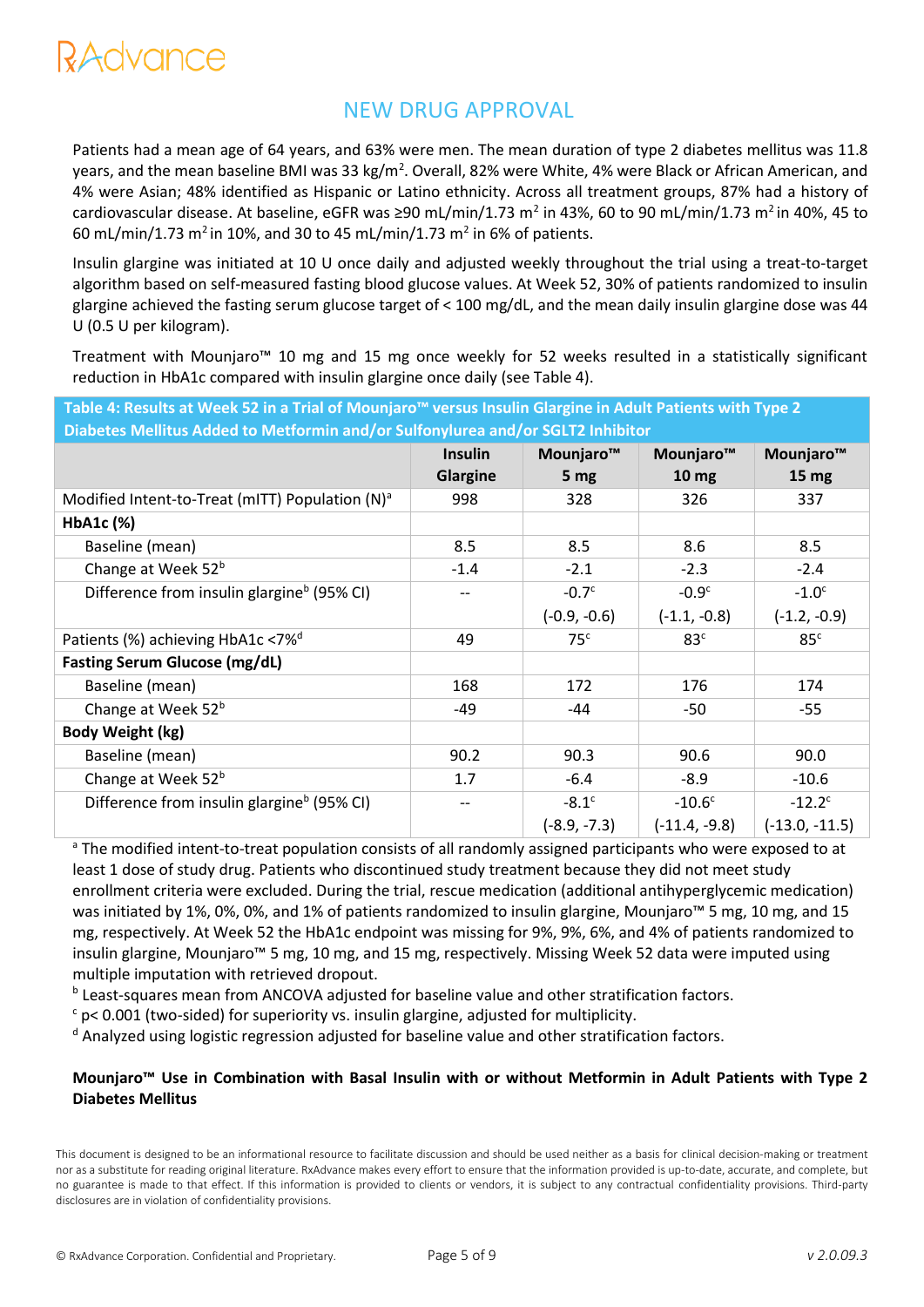

SURPASS-5 (NCT04039503) was a 40-week double-blind trial that randomized 475 patients with type 2 diabetes mellitus with inadequate glycemic control on insulin glargine 100 units/mL, with or without metformin, to Mounjaro™ 5 mg, Mounjaro™ 10 mg, Mounjaro™ 15 mg once weekly, or placebo. The dose of background insulin glargine was adjusted using a treat-to-target algorithm based on self-measured fasting blood glucose values, targeting < 100 mg/dL.

Patients had a mean age of 61 years, and 56% were men. The mean duration of type 2 diabetes mellitus was 13.3 years, and the mean baseline BMI was 33 kg/m2. Overall, 80% were White, 1% were Black or African American, and 18% were Asian; 5% identified as Hispanic or Latino ethnicity.

The mean dose of insulin glargine at baseline was 34, 32, 35, and 33 units/day for patients receiving Mounjaro™ 5 mg, 10 mg, 15 mg, and placebo, respectively. At randomization, the initial insulin glargine dose in patients with HbA1c ≤8.0% was reduced by 20%. At week 40, mean dose of insulin glargine was 38, 36, 29, and 59 units/day for patients receiving Mounjaro™ 5 mg, 10 mg, 15 mg, and placebo, respectively.

Treatment with Mounjaro™ 5 mg once weekly, 10 mg once weekly and 15 mg once weekly for 40 weeks resulted in a statistically significant reduction in HbA1c compared with placebo (see Table 5).

**Table 5: Results at Week 40 in a Trial of Mounjaro™ Added to Basal Insulin with or without Metformin in Adult Patients with Type 2 Diabetes Mellitus**

| <b>Fations</b> with Type 2 Diabetes inclinus       |         |                     |                  |                  |  |
|----------------------------------------------------|---------|---------------------|------------------|------------------|--|
|                                                    | Placebo | Mounjaro™           | Mounjaro™        | Mounjaro™        |  |
|                                                    |         | 5 <sub>mg</sub>     | 10 <sub>mg</sub> | 15 <sub>mg</sub> |  |
| Modified Intent-to-Treat (mITT) Population $(N)^a$ | 119     | 116                 | 118              | 118              |  |
| HbA1c (%)                                          |         |                     |                  |                  |  |
| Baseline (mean)                                    | 8.4     | 8.3                 | 8.4              | 8.2              |  |
| Change at Week 40 <sup>b</sup>                     | $-0.9$  | $-2.1$              | $-2.4$           | $-2.3$           |  |
| Difference from placebo <sup>b</sup> (95% CI)      |         | $-1.2$ <sup>c</sup> | $-1.5c$          | $-1.5c$          |  |
|                                                    |         | $(-1.5, -1.0)$      | $(-1.8, -1.3)$   | $(-1.7, -1.2)$   |  |
| Patients (%) achieving HbA1c <7% <sup>d</sup>      | 35      | 87 <sup>c</sup>     | 90 <sup>c</sup>  | 85 <sup>c</sup>  |  |
| <b>Fasting Serum Glucose (mg/dL)</b>               |         |                     |                  |                  |  |
| Baseline (mean)                                    | 164     | 163                 | 163              | 160              |  |
| Change at Week 40 <sup>b</sup>                     | $-39$   | $-58$               | -64              | $-63$            |  |
| Difference from placebo <sup>b</sup> (95% CI)      |         | $-19c$              | $-25c$           | $-23c$           |  |
|                                                    |         | $(-27, -11)$        | $(-32, -17)$     | $(-31, -16)$     |  |
| Body Weight (kg)                                   |         |                     |                  |                  |  |
| Baseline (mean)                                    | 94.2    | 95.8                | 94.6             | 96.0             |  |
| Change at Week 40 <sup>b</sup>                     | 1.6     | $-5.4$              | $-7.5$           | $-8.8$           |  |
| Difference from placebo <sup>b</sup> (95% CI)      |         | $-7.1^{\circ}$      | $-9.1c$          | $-10.5c$         |  |
|                                                    |         | $(-8.7, -5.4)$      | $(-10.7, -7.5)$  | $(-12.1, -8.8)$  |  |

<sup>a</sup> The modified intent-to-treat population consists of all randomly assigned participants who were exposed to at least 1 dose of study drug. Patients who discontinued study treatment because they did not meet study enrollment criteria were excluded. During the trial, rescue medication (additional antihyperglycemic medication) was initiated by 4%, 1%, 0%, and 1% of patients randomized to placebo, Mounjaro™ 5 mg, 10 mg, and 15 mg, respectively. At Week 40 the HbA1c endpoint was missing for 2%, 6%, 3%, and 7% of patients randomized to placebo, Mounjaro™ 5 mg, 10 mg, and 15 mg, respectively. Missing Week 40 data were imputed using placebobased multiple imputation.

**b** Least-squares mean from ANCOVA adjusted for baseline value and other stratification factors.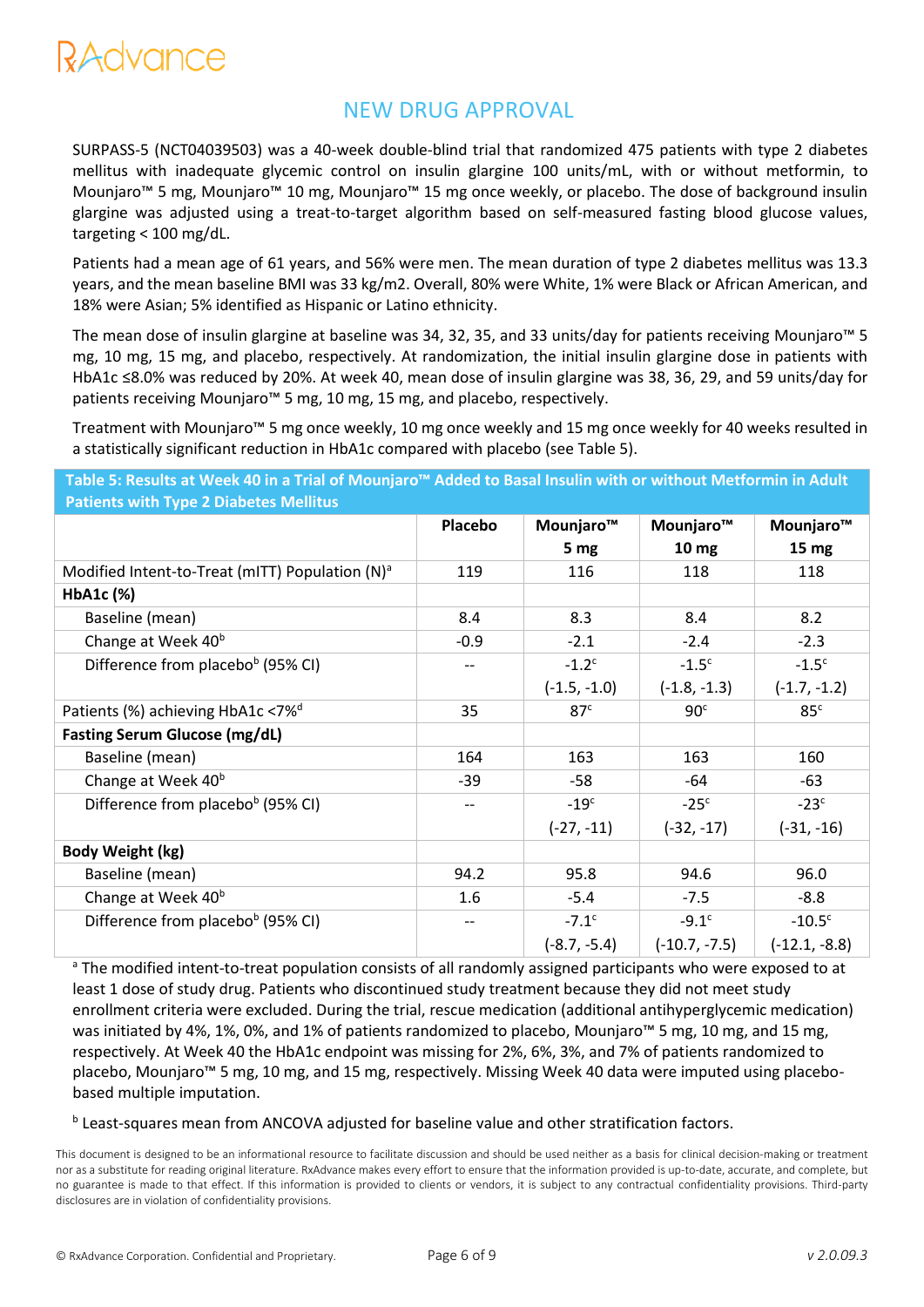# RAdvance

## NEW DRUG APPROVAL

 $c$  p < 0.001 (two-sided) for superiority vs. placebo, adjusted for multiplicity.

<sup>d</sup> Analyzed using logistic regression adjusted for baseline value and other stratification factors.

## **Safety**

## ADVERSE EVENTS

The following gastrointestinal adverse reactions were reported more frequently in Mounjaro™-treated patients than placebo-treated patients (frequencies listed, respectively, as: placebo; 5 mg; 10 mg; 15 mg): eructation (0.4%, 3.0%, 2.5%, 3.3%), flatulence (0%, 1.3%, 2.5%, 2.9%), gastroesophageal reflux disease (0.4%, 1.7%, 2.5%, 1.7%), abdominal distension (0.4%, 0.4%, 2.9%, 0.8%).

Hypoglycemia was more frequent when Mounjaro™ was used in combination with a in a clinical trial up to 104 weeks of treatment, when administered with a sulfonylurea, hypoglycemia (glucose level <54 mg/dL) occurred in 13.8%, 9.9%, and 12.8%, and severe hypoglycemia occurred in 0.5%, 0%, and 0.6% of patients treated with Mounjaro™ 5 mg, 10 mg, and 15 mg, respectively.

In the pool of placebo-controlled trials, treatment with Mounjaro™ resulted in a mean increase in heart rate of 2 to 4 beats per minute compared to a mean increase of 1 beat per minute in placebo-treated patients. Episodes of sinus tachycardia, associated with a concomitant increase from baseline in heart rate of ≥15 beats per minute, also were reported in 4.3%, 4.6%, 5.9% and 10% of subjects treated with placebo, Mounjaro™ 5 mg, 10 mg, and 15 mg, respectively. For patients enrolled in Japan, these episodes were reported in 7% (3/43), 7.1% (3/42), 9.3% (4/43), and 23% (10/43) of patients treated with placebo, Mounjaro™ 5 mg, 10 mg, and 15 mg, respectively. The clinical relevance of heart rate increases is uncertain.

Hypersensitivity reactions have been reported with Mounjaro™ in the pool of placebo-controlled trials, sometimes severe (e.g., urticaria and eczema); hypersensitivity reactions were reported in 3.2% of Mounjaro™-treated patients compared to 1.7% of placebo-treated patients.

In the pool of placebo-controlled clinical trials, acute gallbladder disease (cholelithiasis, biliary colic and cholecystectomy) was reported by 0.6% of Mounjaro™-treated patients and 0% of placebo-treated patients.

In the pool of placebo-controlled clinical trials, treatment with Mounjaro™ resulted in mean increases from baseline in serum pancreatic amylase concentrations of 33% to 38% and serum lipase concentrations of 31% to 42%.

#### WARNINGS & PRECAUTIONS

#### **Risk of Thyroid C-Cell Tumors**

In both sexes of rats, tirzepatide caused a dose-dependent and treatment-duration-dependent increase in the incidence of thyroid C-cell tumors (adenomas and carcinomas) in a 2-year study at clinically relevant plasma exposures. It is unknown whether Mounjaro™ causes thyroid C-cell tumors, including medullary thyroid carcinoma (MTC), in humans as human relevance of tirzepatide-induced rodent thyroid C-cell tumors has not been determined. Mounjaro™ is contraindicated in patients with a personal or family history of MTC or in patients with MEN 2. Counsel patients regarding the potential risk for MTC with the use of Mounjaro™ and inform them of symptoms of thyroid tumors (e.g., a mass in the neck, dysphagia, dyspnea, persistent hoarseness).

#### **Pancreatitis**

Acute pancreatitis, including fatal and non-fatal hemorrhagic or necrotizing pancreatitis, has been observed in patients treated with GLP-1 receptor agonists. In clinical studies, 14 events of acute pancreatitis were confirmed by adjudication in 13 Mounjaro™-treated patients (0.23 patients per 100 years of exposure) versus 3 events in 3 comparator-treated patients (0.11 patients per 100 years of exposure). Mounjaro™ has not been studied in patients with a prior history of pancreatitis. It is unknown if patients with a history of pancreatitis are at higher risk for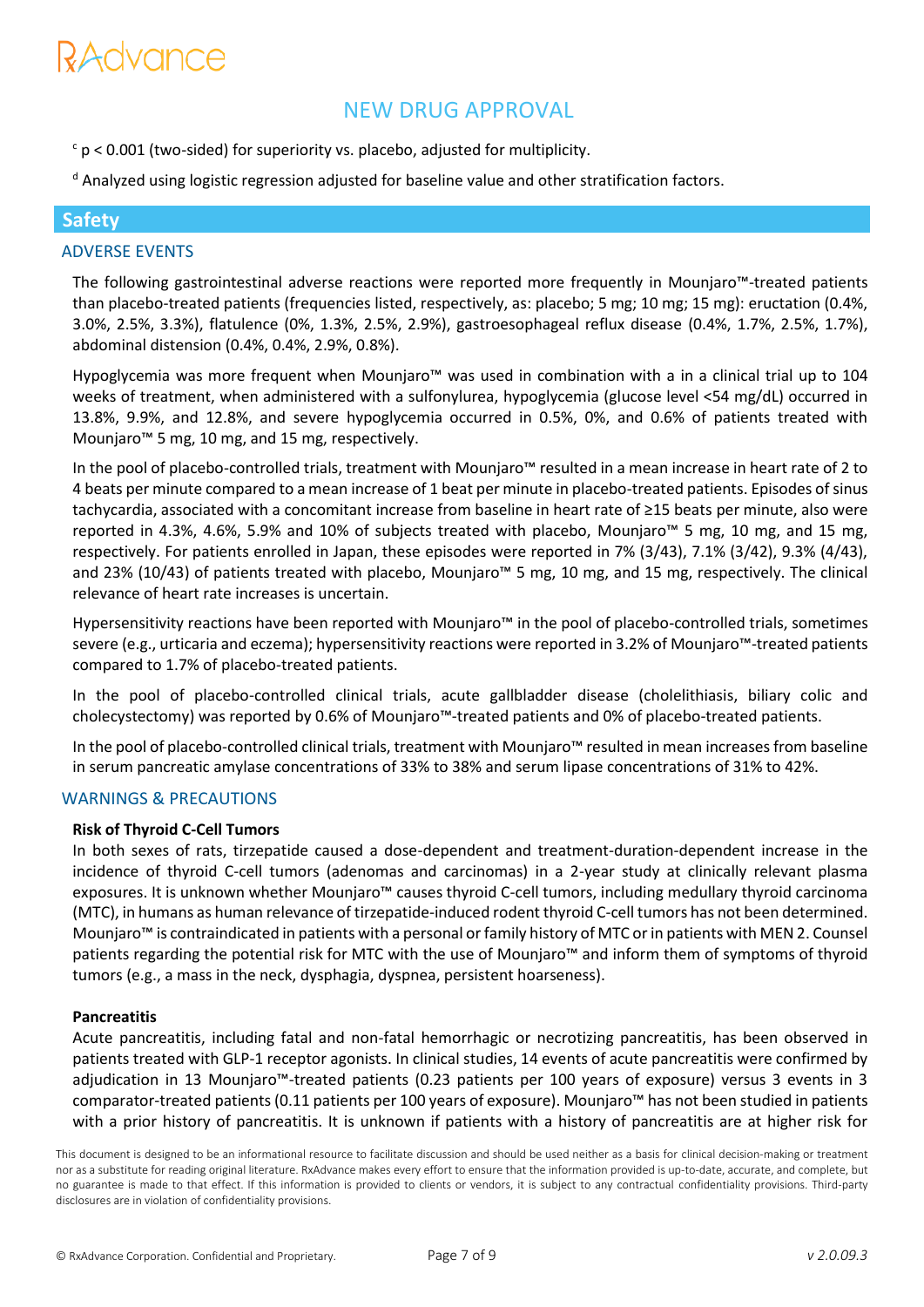# RAdvance

# NEW DRUG APPROVAL

development of pancreatitis on Mounjaro™. After initiation of Mounjaro™, observe patients carefully for signs and symptoms of pancreatitis (including persistent severe abdominal pain, sometimes radiating to the back and which may or may not be accompanied by vomiting). If pancreatitis is suspected, discontinue Mounjaro™ and initiate appropriate management.

#### **Hypoglycemia with Concomitant Use of Insulin Secretagogues or Insulin**

Patients receiving Mounjaro™ in combination with an insulin secretagogue (e.g., sulfonylurea) or insulin may have an increased risk of hypoglycemia, including severe hypoglycemia. The risk of hypoglycemia may be lowered by a reduction in the dose of sulfonylurea (or other concomitantly administered insulin secretagogue) or insulin. Inform patients using these concomitant medications of the risk of hypoglycemia and educate them on the signs and symptoms of hypoglycemia.

#### **Hypersensitivity Reactions**

Hypersensitivity reactions have been reported with Mounjaro™ in clinical trials (e.g., urticaria and eczema) and were sometimes severe. If hypersensitivity reactions occur, discontinue use of Mounjaro™; treat promptly per standard of care, and monitor until signs and symptoms resolve. Do not use in patients with a previous serious hypersensitivity reaction to tirzepatide or any of the excipients in Mounjaro™. Anaphylaxis and angioedema have been reported with GLP-1 receptor agonists. Use caution in patients with a history of angioedema or anaphylaxis with a GLP-1 receptor agonist because it is unknown whether such patients will be predisposed to these reactions with Mounjaro™.

#### **Acute Kidney Injury**

Mounjaro™ has been associated with gastrointestinal adverse reactions, which include nausea, vomiting, and diarrhea. These events may lead to dehydration, which if severe could cause acute kidney injury.

#### **Severe Gastrointestinal Disease**

Use of Mounjaro™ has been associated with gastrointestinal adverse reactions, sometimes severe. Mounjaro™ has not been studied in patients with severe gastrointestinal disease, including severe gastroparesis, and is therefore not recommended in these patients.

#### **Diabetic Retinopathy Complications in Patients with a History of Diabetic Retinopathy**

Rapid improvement in glucose control has been associated with a temporary worsening of diabetic retinopathy. Mounjaro™ has not been studied in patients with non-proliferative diabetic retinopathy requiring acute therapy, proliferative diabetic retinopathy, or diabetic macular edema. Patients with a history of diabetic retinopathy should be monitored for progression of diabetic retinopathy.

#### **Acute Gallbladder Disease**

Acute events of gallbladder disease such as cholelithiasis or cholecystitis have been reported in GLP-1 receptor agonist trials and post marketing. In Mounjaro™ placebo-controlled clinical trials, acute gallbladder disease (cholelithiasis, biliary colic, and cholecystectomy) was reported by 0.6% of Mounjaro™-treated patients and 0% of placebo-treated patients. If cholelithiasis is suspected, gallbladder diagnostic studies and appropriate clinical followup are indicated.

#### CONTRAINDICATIONS

- A personal or family history of medullary thyroid carcinoma (MTC) or in patients with Multiple Endocrine Neoplasia syndrome type 2 (MEN 2).
- Known serious hypersensitivity to tirzepatide or any of the excipients in Mounjaro™.